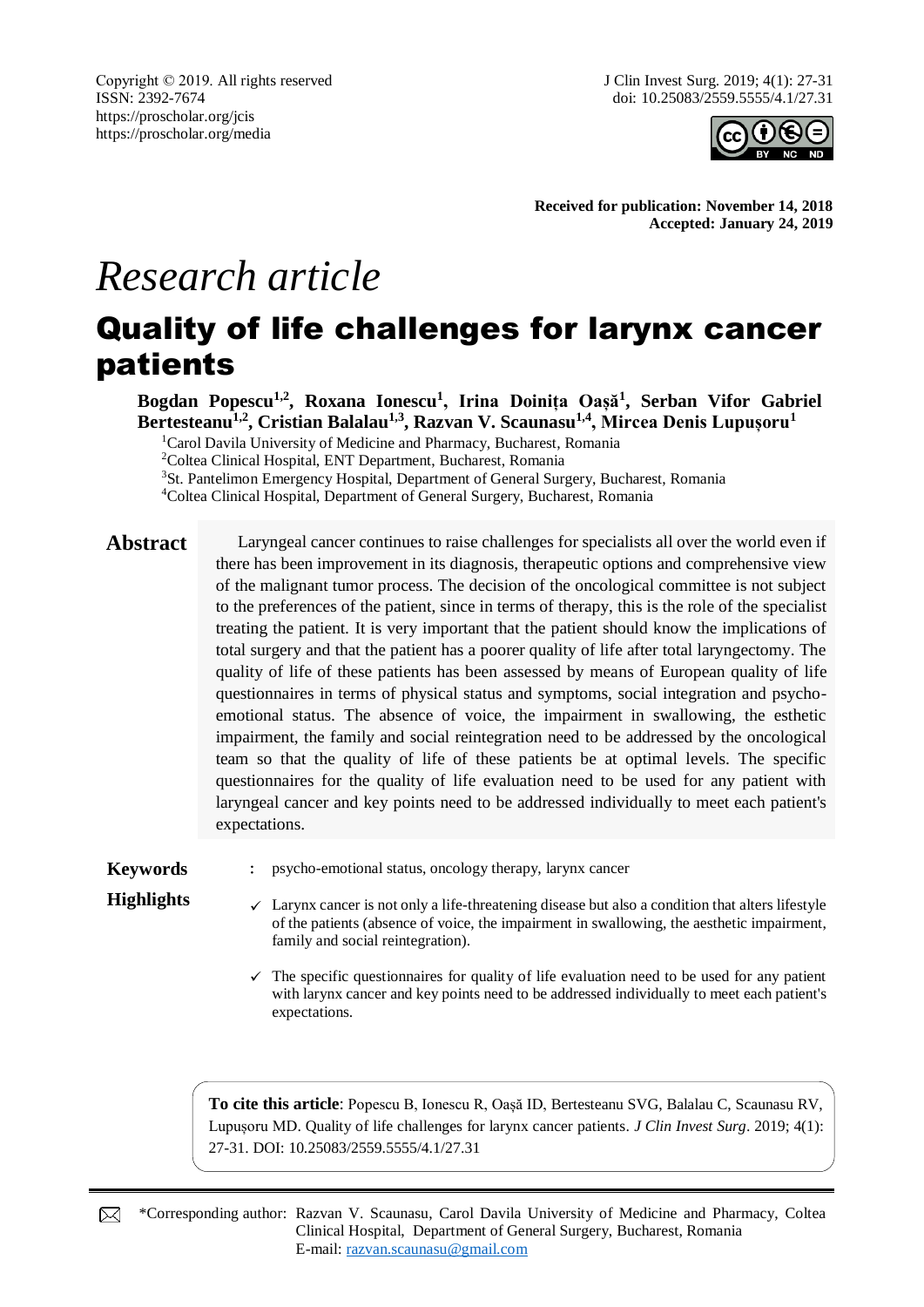#### **Introduction**

Laryngeal cancer continues to raise challenges for specialists all over the world even if there has been improvement in its diagnosis, therapeutic options and comprehensive view of the malignant tumor process. This type of cancer benefits from surgical removal, radiotherapy with chemotherapy in single or concurrent therapy with radical intent. When dealing with a patient with laryngeal cancer, the specialist has to present the therapy options to the patient which include the ones mentioned before. Depending on the stage of the disease, surgery might be the best option for therapy (1).

The decision of oncological therapy in laryngeal cancer is something that is being discussed by the Oncological Committee and afterwards the therapy plan is performed (2). In selected cases, surgical therapy for laryngeal cancer means that the entire organ needs to be removed in a radical surgery, i.e. total laryngectomy. The outcome of surgery has to incline towards oncological safety, while the oncological radical therapy function should have a 2nd perspective. After the larynx is removed, the patient will face the situation of a permanent tracheostomy, the absence of voice and normal feeding through the mouth. However, voice rehabilitation can be performed with a primary intent during radical laryngeal surgery or, in a second stage, after the oncological therapy has been completed.

The decision of the Oncological Committee is not subject to the preference of the patient in terms of therapy, this being the role of the specialist treating the patient. It is very important that the patient should know the implications of total surgery and a poorer quality of life after total laryngectomy. The quality of life depends on the ability of the patients to eat through their mouth, to speak and to be reintegrated in the social environment (3).

Cancer is a pathology which alters lifestyle in a fundamental way for the patients and their relatives and these patients are expected to experience psychological impairment such as denial, fear, anxiety, depression, including suicidal intent. Complete oncological therapy has various implications on each patient. Therefore, there is the need for psychological therapy and follow-up for the disease so that the patients have a lower rate of psychosomatic decline.

Current theories about laryngeal cancer presume that the appearance of the malignancy is the result of an evolutionary process in different multiple stages. The appearance of cancer must be put into the perspective of multiple factor association and not as a cause-effect relationship (4). There is a direct implication of the presence of external factors linked to the multiple genetic

defects in the appearance of laryngeal cancer. Tobacco and alcohol consumption along with urban environment gases are the most important factors linked to the appearance of malignancies in the upper respiratory tract (5).

Another important external factor is considered to be the viral infection with HPV and HIV (6). These viral infections are more linked to the appearance of pharyngeal and oral cancer but still, they are also present in patients who develop laryngeal cancer. After being diagnosed with laryngeal cancer and after following a therapeutic plan, patients are required not to smoke nor consume alcohol, this being an important lifestyle change. According to Weider et al., the risk of developing laryngeal cancer increases by 13 times after being exposed for 10 years to tobacco consumption. The risk of developing laryngeal cancer due to tobacco consumption depends on the amount of smoked cigarettes and it is not time dependent, according to Flanders and Rothman. There are no significant data to confirm that smoking as a risk factor for laryngeal cancer is influenced by factors such as age, race or education level (7). Considering all these, the habit of smoking in laryngeal patients that undergo oncological therapy needs to be excluded from their lifestyle. There are some cases in which laryngeal cancer patients do not cease the consumption of tobacco which increases the risk of recurrence.

#### **Materials and Methods**

Due to the fact that radical surgery implies large incisions in the neck region, there is a possibility of esthetic impairment and a low self-esteem for the patient in terms of family and social relationships. In this paper, the authors present a study conducted on a series of patients who underwent total laryngectomy and had to fill in questionnaires on the quality of life to better understand the fears, the needs and the psychosomatic impairment that they experience.

Patients with laryngeal cancer are especially vulnerable due to the effects of the malignant pathology especially those coming from lower economic and social strata. This can involve the fact that these patients have a lower social integration rate due to the fact that medical knowledge and social relations are poorer in a rural environment. Patients who find themselves in this situation have to benefit from comprehensive medical services in the hospital and at home to prevent physical and psychological alterations of environment in their personal life.

Within a 3-year time interval, 278 patients with laryngeal cancer were treated in "Coltea" ENT Clinic and were evaluated in terms of their life quality. Only 120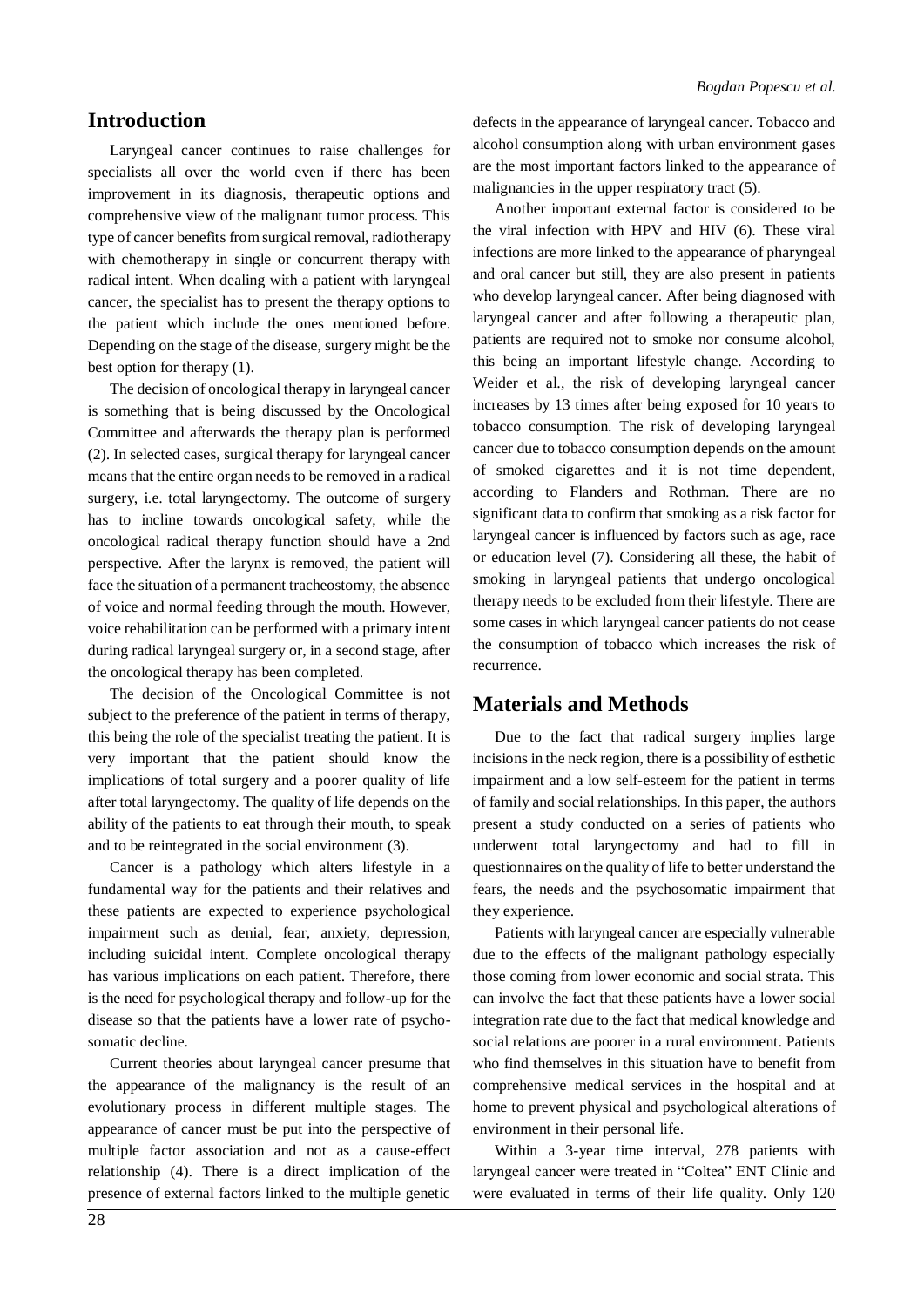patients went on to meeting the inclusion criteria, the diagnostic procedure, the therapeutic management and the follow-up according to the study protocol.

#### **Results**

The study included 93 male patients and 27 female patients. 101 malignant tumors were diagnosed as squamous cell carcinoma, 7 tumors were adenocarcinoma and 12 tumors verrucous carcinoma. All patients were classified as stage 3 and 4 laryngeal cancer. The nutritional status of the patients was assessed at admission using the NRS 2002 scaled score and 77 patients were classified as severely malnourished. The psychological status was evaluated with specific questionnaires and 87 patients suffered from anxiety at admission and 7 patients were diagnosed and treated for depression prior to the oncological therapy. Due to the upper respiratory tract insufficiency, 21 patients have undergone tracheostomy prior to the beginning of the surgical therapy.

The quality of life of these patients has been assessed by means of European quality of life questionnaires in terms of physical status and symptoms, social integration and psycho-emotional status. Physical status and symptoms have been assessed in terms of functional activities, strength, fatigue, sleep and rest, general physical status and pain.

All parameters were successively investigated at admission, during admission, six months after surgery and 12 months after surgery. Social integration has been evaluated regarding the stress caused by family, the social role and social interaction, the sexual function, the esthetic aspect, leisure activities, isolation, financial aspects and activity at the workplace.

Psychological status and psycho-emotional status have been discussed with the patients in terms of control, anxiety, depression, fear of recurrence, attention and the stress caused by surgery. All the data were gathered from specific questionnaires related to the moment of admission, hospitalization, 6 months after surgery and 12 months after surgery.

#### **Discussions**

The functional activities of laryngeal cancer patients showed an important prevalence of unsatisfactory status of the patients according to the criteria the authors took into consideration. 89% of the patients considered that the functional activity did not improve while being admitted for surgical therapy. This is correlated to the stage of the disease and the progression of oncological therapy.

Although the functional activity did not improve while performing the oncological therapy, 56% of the patients said that their physical strength increased after the oncological therapy was concluded. Satisfaction rates in terms of muscular strength and fatigue have increased in the group of study from admission to the conclusion of oncological therapy from 2.5 to 4 folds. This parameter shows that the oncological therapy, although being stressful to the entire organism, leads to the treatment of the cause of functional impairment.

Restful sleep and optimum use of rest periods were appreciated by the patients as satisfactory, only 3 patients stating that they had problems sleeping and resting 12 months after the oncological therapy.

Pain was significantly correlated with the stage of the disease, with the type of surgery performed, so that a more extensive surgical intervention had a lower satisfaction rate and a higher impairment in the quality of life. However, pain was evaluated by means of a specific scale and pain therapy was optimized according to the radical type of surgical intervention and pain threshold for each patient.

The lack of medical education and the functional and esthetic implications of total laryngectomy have been poorly accepted by the family of the patients. However, after completing the oncological therapy, family was considered by the patients one of the major key points in solving the psycho-somatic impairments caused by the oncological therapy.

Social environment dependency of patients with total laryngectomy has been investigated throughout the study and it was considered to be a favorable one, helping the patients regain their healthy lifestyle and their normal social life.

The sexual function of the patients has been considered by 85% of them as being favorable correlating it with increased self-esteem during oncological therapy and esthetic rehabilitation. The esthetic aspect is another key point in the psychological status of the patients and the quality of life. It has been considered low by the patients at the beginning of the therapy, since scarring and the side effects of radiotherapy leading to skin damage were present. However, when the oncological therapy was concluded, the self-esteem ended up to be satisfactory for 92% of the patients. This is correlated with the acceptance of therapy and the normal follow-up for these patients.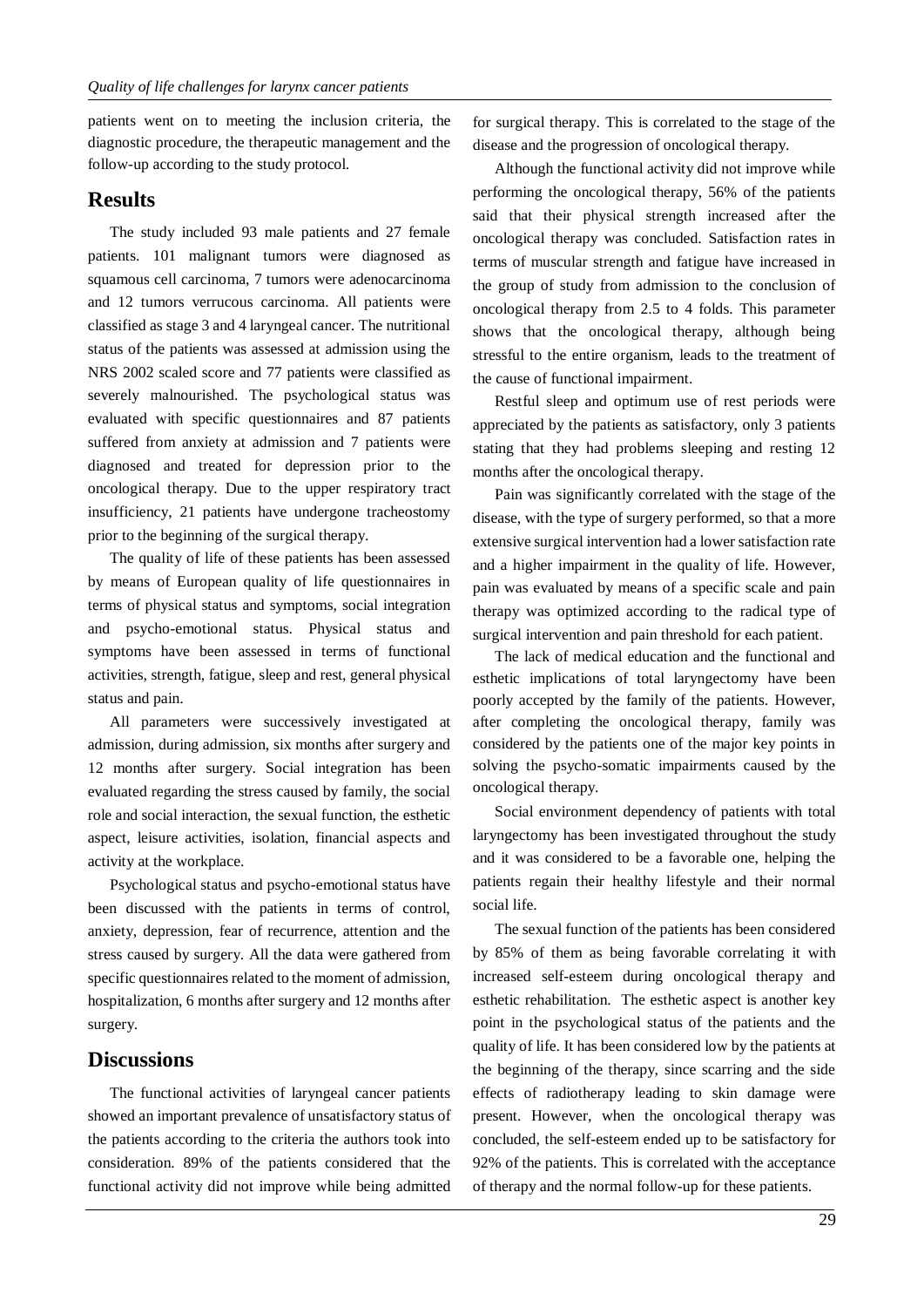The improvement of leisure activities has been correlated with the improvement of physical status and the improvement of family relationships along with the favorable evolution of social reintegration. The acceptance of the disease, therapy and side effects of the oncological therapy were important aspects for patients to regain normal psychological status in terms of lowering anxiety and increasing self-esteem. The involvement of the family and friends in the oncological therapy and its side effects was considered by the patients to be satisfactory in 91% of the cases.

Psychological counselling is very important for laryngeal cancer patients that undergo oncological therapy and needs to be started from admission and continued throughout the oncological therapy until the patient has an optimal psychological status, even after therapy was concluded.

The perspective of recurrence and multiple malignancies needs to be discussed with cancer patients and they do not need to be alarmed if signs are present and they should present themselves for normal followup.

This perspective caused a moderate degree of anxiety for 20% of the patients and they underwent psychological counselling for a period of 20 months from the beginning of the oncological therapy. Psychoemotional status implies variations in cognitive function, intellectual activities, family and social life. As a key aspect of the social life, only 10 patients out of 120 returned to the jobs that they had prior to oncological therapy. This is still an aspect that needs to be discussed and improved due to the fact that work strength is lost although there is the possibility for these patients to be reintegrated in an active workplace and regain social activities that will improve their quality of life and their financial status.

The financial status is a key point in the decision of oncological therapy for 62% of the patients and this is correlated with the fact that these patients come from a rural environment where poverty is at high rates. In 15 cases, patients consider that they needed money to complete the oncological therapy even though the entire therapy is covered by the National Healthcare system. In 23 cases, this kind of stress meant that the patients presented themselves in a late stage to the ENT specialist.

#### **Conclusions**

Laryngeal cancer patients face an alteration of their lifestyle and this pathology is life-threatening following its natural evolution. These patients need to undergo oncological therapy to increase their chances of survival. The oncological therapy includes surgery, radiotherapy and chemotherapy and the decision of the oncological therapy is being evaluated by the Oncology Committee. The quality of life for laryngeal cancer patients that undergo oncological therapy is subject to evaluation at admission to the hospital and throughout the oncological therapy. The absence of voice, the impairment in swallowing, the esthetic impairment, family and social reintegration need to be addressed by the oncological team so that the quality of life of these patients be at optimal levels. The specific questionnaires for the quality of life evaluation need to be used for any patient with laryngeal cancer and key points need to be addressed individually to meet each patient's expectations.

### **Conflict of interest disclosure**

There are no known conflicts of interest in the publication of this article. The manuscript was read and approved by all authors.

#### **Compliance with ethical standards**

Any aspect of the work covered in this manuscript has been conducted with the ethical approval of all relevant bodies and that such approvals are acknowledged within the manuscript.

#### **References**

- 1. Rudat V, Wannenmacher M. Role of multimodal treatment in oropharynx, larynx and hypopharynx cancer. *Seminars in Surgical Oncology*. 2001: 20(1): 66-74. DOI: 10.1002/ssu.1018
- 2. Garden AS. Organ preservation for carcinoma of the larynx and hypopharynx. *Hematol Oncol Clin North Am*. 2001; 15(2): 243-60. PMID: 11370491
- 3. Murphy BA, Ridner S, Wells N, Dietrich M. Quality of life research in head and neck cancer: a review of the current state of the science. *Crit Rev Oncol Hematol*. 2007; 62(3): 251-67. PMID: 17408963, DOI: 10.1016/j.critrevonc.2006.07.005
- 4. Lalwani AK. Current diagnosis and treatment: Otolaryngology Head and Neck Surgery - third edition. s.l. McGraw Hill Companies, 2012. ISBN-13: 978- 0071624398